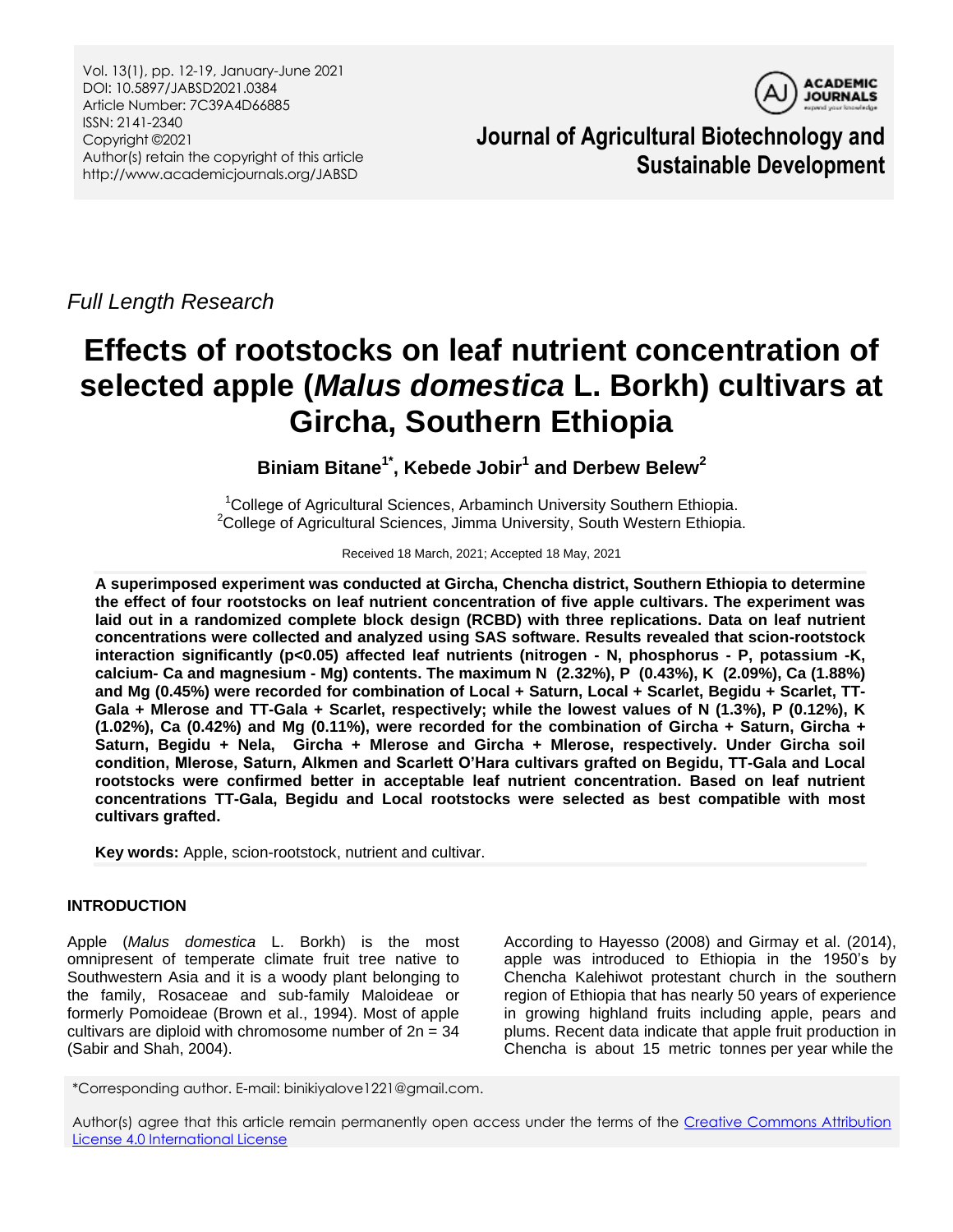overall country production is estimated to be about 50 metric tonnes (Kebede et al*.,* 2015). Since the total production does not meet the local demand, the country imports about 350 metric tonnes of apple fruits mainly from South Africa, Iran, China and Israel (Holleta Agricultural Research Center (HARC), 2010). Apple is one of the most important temperate fruits grown in the highland climates of Ethiopia by virtue of high altitude (Seifu et al., 2014). The apple fruits are popular and have high economic values in most developed countries because of their multipurpose use and extended shelf life (Hempson and Kemp, 2003).

Leaf mineral content of the grafted scion is greatly influenced by the types of apple rootstocks (Sotiropoulos, 2008; Kebede, 2016). Mineral uptake and the leaf nutrient accumulation of apple cultivars influenced by rootstocks and the differences among the scionsrootstock interaction were attributed to capacity of rootstocks due to their changing root structure (Abrisqueta et al., 2011; Joubert et al., 2011; Fazio et al., 2013; Amiri et al., 2014). This indicates that scionrootstock difference can determine results. Thus, it can reduce the application of nutrients by selecting better type of rootstocks that have high absorption ability (Keller et al., 2001). Several studies have revealed that rootstocks differ in their effect on the level of nutrients in the grafted variety (Fallahi et al., 2001; Kucukyumuk and Ibrahim, 2011). The differences are due to the interspecific variation among rootstocks in terms of nutrient absorption and the translocation of this property to the variety (Tromp et al., 2005). However, site specific studies are important to determine the types of rootstocks used because the performance of rootstocks are site limited and differ from site to site, as well as region to region (Amiri et al., 2014; Kebede, 2016). The effects of most of the rootstocks studied were not consistent from site to site and varied overtime (Yahya et al*.*, 2004). Apple rootstocks regulate tree growth, precocity, water and nutrient uptake and transport (Koepke and Dhigra, 2013; Kviklys et al., 2014). The rootstock has far more effect on the ultimate size of the tree than the scion cultivar (Tromp et al., 2005; Badiu et al., 2014). In agreement with this, Roy and George (1987) revealed that, rootstocks profoundly affect water and nutrients uptake from the soil especially nitrogen which is of prime importance as it affects the photosynthetic rate, production of carbohydrates and proteins, which in turn control plant growth and development. Kebede and Sabura (2016) showed that influence of the rootstocks on nitrogen (N) content in the petioles was significant.

In the study area, one limited factor that hinders apple expansion is lack of adequate studies on types of rootstocks used and farmers used these four (Begidu, Local, TT-Gala and Gircha) rootstocks without any evidences on the scions-rootstocks compatibility in terms of nutrient uptake. Apple fruit production and establishment of intensive apple orchards has been

limited by lack of adequate information on compatibility of rootstock-scion combination (Derbew and Jeong, 2014; Kebede, 2016). Hence, identifying appropriate scionrootstock combination is expected to alleviate challenges of production and productivity of apple in the area that farmers have been facing yet. Well matched scionrootstock combination for the production of temperate fruits especially apple is fundamental for its optimal nutrient concentration (Kebede, 2016). It is unwise to adopt scion-rootstock combination from one part of the region to another without an indepth evaluation locally. A mistake made in selecting the rootstock may adversely affect growth and productivity throughout the lifetime of the orchard. Therefore, this study was aimed to determine the effect of locally named different rootstocks on leaf nutrient concentration of different apple cultivars under Gircha Research Center.

#### **MATERIALS AND METHODS**

#### **Description of the study area**

The study was conducted in the Highland Fruits and Vegetables Research Center of Arba Minch University at Gircha Chencha, Southern Ethiopia. The study site is situated at 6°19' 0'' N latitude and 37°35'0''E longitude with altitude of 3007 m.a.s.l and about 545 km south of Addis Ababa. The district is categorized under Gamo highlands, Enset, wheat and barley livelihood zone and currently known for its high apple fruit production. The soil of Chencha (Gircha) is clay loam in texture with 77% Aluminium (Al) saturation. It has a weak medium sub angular blocky structure with consistence that is friable when moist and sticky/slightly plastic under wet condition with the pH value of 4.8. The topography of the area is hilly, with slope of 13%. The mean minimum temperatures from December to February and maximum temperatures from July to September of the Gircha area are 12 and 23°C, respectively.

#### **Experimental design and treatments**

The experiment was carried out by superimposing on two-year-old (planted in August 2015) apple cultivars (Nela, Alkemne, Melrose, Scarlett O'Hara and Saturn) established/grafted on four rootstocks (Begidu, Local, TT-Gala and Gircha). The experiment was laid out in randomized complete block design (RCBD) and the field experiment was designed consisting 20 treatments (scion rootstock) with three replications of 15-trees/plot. Along the rows in each experimental plot, weeds were controlled manually, and 5 kg organic manure was applied for each tree by ring method considering its canopy per a year during vegetative growth period.

#### **Experimental materials**

The four rootstocks such as (Begidu, TT-Gala, Gircha and Local (early introduced) as well as five (Nela, Alkemne, Melrose, Scarlett O'Hara and Saturn) scion cultivars were used.

#### **Data collection methods**

#### *Soil data*

Five sub-samples, from 0-30 cm depth, were collected from 540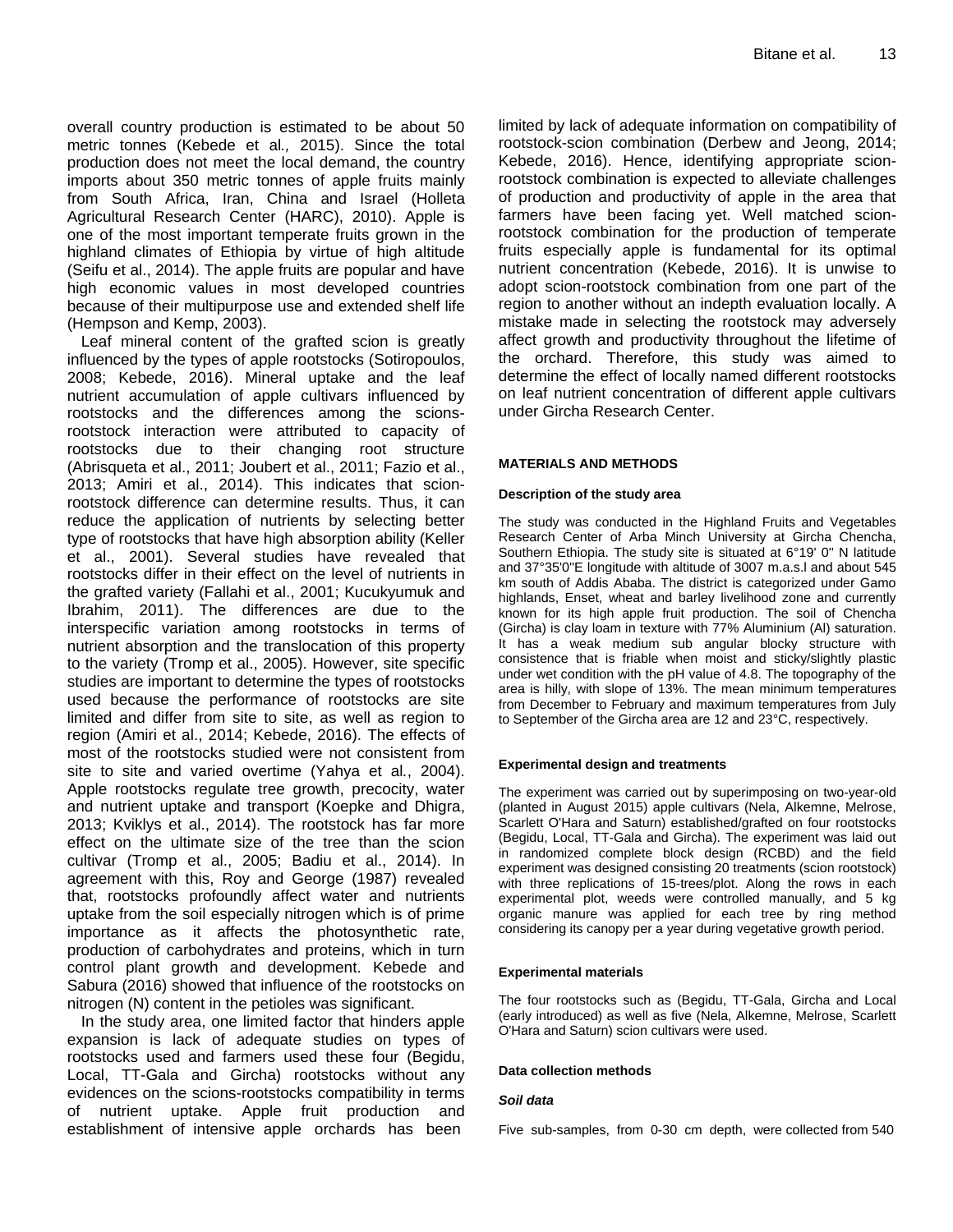$cm<sup>2</sup>$  total experimental site representative spots of the entire experimental field by using diagonal sampling method and the composite sample was obtained by vertical insertion of an auger. The working samples were air-dried and made fine by using mortar and pestle. The fined soil was passed through 2-mm sieve and the following soil physico-chemical characteristics were determined in Arba Minch University Chemistry Laboratory by using standard laboratory procedures (FAO, 2008).

**Organic carbon content:** This was determined by the volumetric method (Walkley and Black, 1934) as described in (FAO, 2008).

**pH value:** The pH (1:2.5 solid: liquid ratio) of the soil was measured in water using digital pH meter.

**Cation exchange capacity (CEC):** This was measured after saturating the soil with 1N ammonium acetate (NH<sub>4</sub>OAc) and displacing it with 1N NaOAc as described by Chapman (1965).

**Soil texture:** This was analyzed by Bouyoucos hydrometer method and the textural class was determined using the soil textural triangle (Bouyoucos, 1962).

**Nitrogen (N):** The total N was analyzed using the Kjeldahl digestion, distillation and titration method as described by Schuman et al. (1973).

**Phosphorus:** Phosphorus contents of samples have been determined by vanadate-molybdate colorimetric method of Wantabe and Oleson (1963).

**Potassium (K):** K contents were measured with flame photometer.

**Calcium (Ca) and Magnesium (Mg):** Ca and Mg were measured with an atomic absorption spectrophotometer.

#### *Leaf sample collection*

For leaf sample data collection, five trees/rootstock, which have been two years old, were randomly selected and six mature leaves per cultivar (a total of 30 leaves near base of current year's growth) were collected all around the tree from early May to late June (before dormancy) at the active growth stage season for determination of nutrients concentration as recommended by Kenworthy (1984).

#### **Laboratory analysis of leaves**

#### *Sample preparation*

The collected leaves were washed in succession of tap water, 0.2% Teepol solution, N/10 HCl and double-distilled water. The fresh and free from contamination leaves were shadE dried and put in an oven at temperature of 70±2°C until constant weight. After drying, leaf samples were grinded with the help of a Wiley mill and then sieved through 1-mm mesh sieve. For the determinations of P, K, Ca and Mg concentrations, 0.5 g of samples were ashed in muffle furnace at 550°C for 8 h, the ash was dissolved in 4 ml 3N HCl and filled up with distilled water as described in Kucukyumuk and Erdal (2011).

#### *Nitrogen*

Nitrogen concentration in samples was determined according to modified Kjeldahl method in which 0.5 g sample digested in concentrated  $H_2SO_4$  and distilled with NaOH (40%). The ammonium N was fixed in  $H_3BO_3$  (2%) and titrated with 0.1N  $H_2SO_4$  following the procedure described by Kucukyumuk and Erdal (2011). Finally, data on N were expressed in percent on dry weight basis.

#### *Phosphorus*

Tissue samples were analyzed by dry ash digestion method by ashing 0.4 g of plant tissue at 500°C in a forced draft muffle furnace for five hours. The ash was then dissolved in 40 ml of 0.3025 M HCl. The suspensions were filtered and analyzed for elements.

#### *Potassium*

K concentrations were determined using flame emission spectrophotometers according to procedure described by Kacar and Inal (2008).

#### *Calcium and magnesium*

Ca and Mg concentrations were determined using atomic absorption spectrophotometer according to procedure described by Kacar and Inal (2008).

#### **Statistical analysis**

The collected data were subjected to analysis of variance (ANOVA) by using SAS software 9.1.3 and means separation was done using Duncan's multiple range tests at 5% level of significance.

## **RESULTS AND DISCUSSION**

#### **Leaf tissue nutrients concentration**

#### *Nitrogen*

On basis of results, scion-rootstock interaction had significantly (P<0.05) influenced the leaf N content (Table 2).

Among treatments, cultivar Saturn grafted on Local rootstock recorded the highest N concentration (2.32%), followed by Scarlet O'Hara grafted on Begidu rootstock (2.28%), while the least N concentration (1.3%) was registered for cultivar Saturn grown on Gircha rootstock (Table 2). Among the combinations, (Mleros, Saturn, Alkmen and Scarlett O'Hara + Begidu), (Mlerose, Saturn, Alkmen and Scarlett O'Hara + Local), (Mlerose, Saturn, Alkmen, Scarlett O'Hara and Nela + TT-Gala) and (Scarlett O'Hara + Gircha) recorded optimum nitrogen concentrations within the range of 2.00-2.25% as stated by Heckman (2004) whereas combinations Nela + Begidu, Local and Gircha, Mlerose, Saturn and Alkmen + Gircha registered under deficient range (below 0.2%).

Regarding individual cultivar grafted on Begidu, Local and TT-Gala rootstocks, the value of N content recorded was within the standard or optimum range as stated by Heckman (2004). Whereas cultivars grafted on Gircha rootstock had less value and under deficient range with combination of Saturn and Alkemin on Gircha. This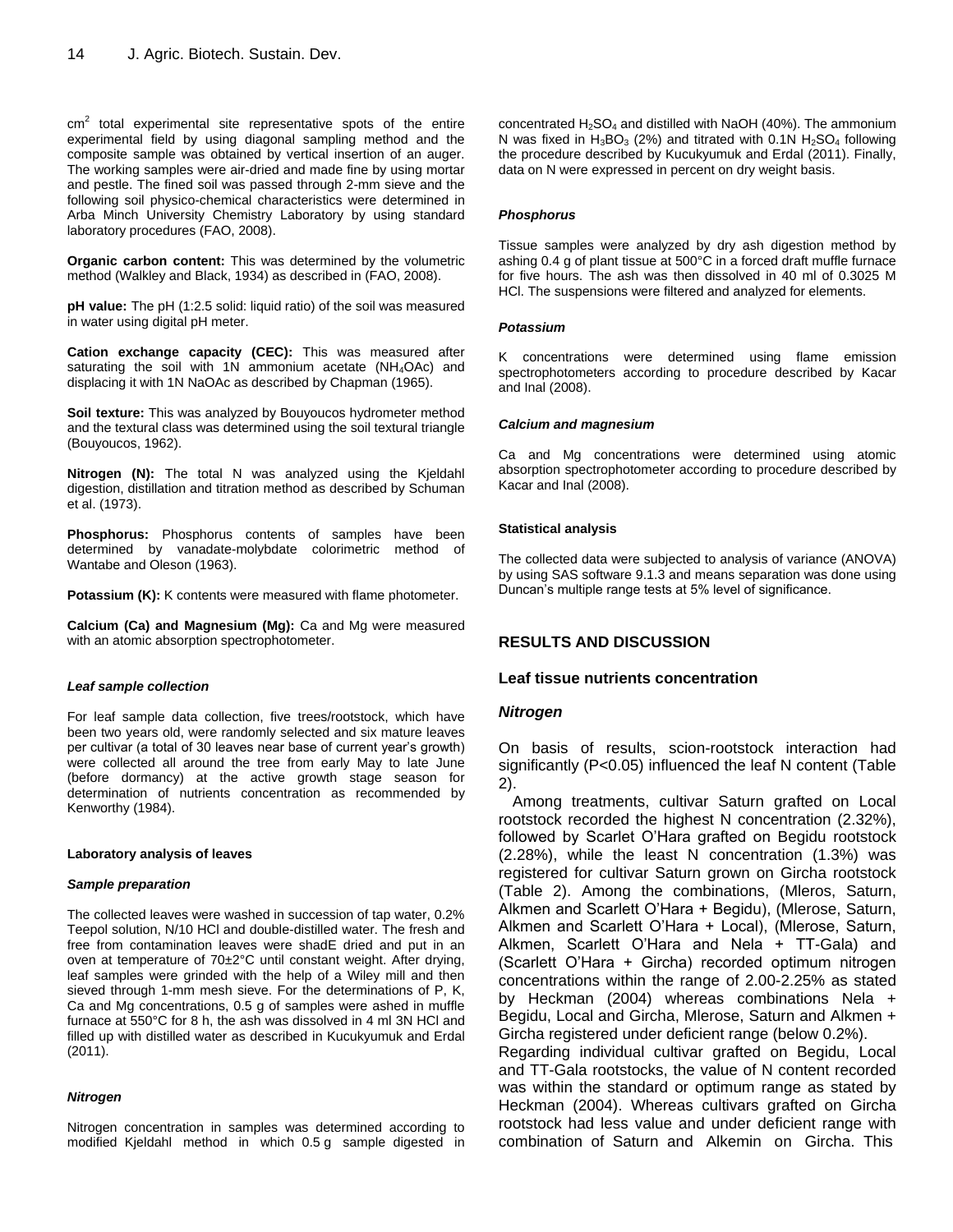| <b>Treatment</b>  | N (mg/ 100 g <sup>-1</sup> FW) | P (%)                            | K (%)                            | Ca (%)                          | Mg (%)                        |
|-------------------|--------------------------------|----------------------------------|----------------------------------|---------------------------------|-------------------------------|
| Begidu + Mleros   | $2.12 \pm 0.01^{bdac}$         | $0.22 \pm 0.01^{fg}$             | $1.38 \pm 0.01^{\overline{def}}$ | $1.34 \pm 0.04$ <sup>dfe</sup>  | $0.28 \pm 0.01$ <sup>f</sup>  |
| Begidu + Saturn   | $2.14 \pm 0.01$ bdac           | $0.21 \pm 0.01$ <sup>fgh</sup>   | $1.44 \pm 0.01$ <sup>de</sup>    | $1.06 \pm 0.01$ <sup>i</sup>    | $0.25 \pm 0.01$ <sup>9</sup>  |
| Begidu + Alkmen   | $2.08 \pm 0.01$ bdac           | $0.35 \pm 0.01^{bc}$             | $1.26 \pm 0.01$ <sup>gef</sup>   | $1.29 \pm 0.2$ <sup>fge</sup>   | $0.38 \pm 0.01$ <sup>cb</sup> |
| Begidu + Scarlet  | $2.13 \pm 0.01^{bdac}$         | $0.16 \pm 0.01^{jigh}$           | $2.09 \pm 0.01^a$                | $1.27 \pm 0.4$ hfge             | $0.35 \pm 0.01$ <sup>ed</sup> |
| Begidu + Nela     | $1.82 \pm 0.01$ <sup>de</sup>  | $0.32 \pm 0.01$ <sup>dc</sup>    | $1.02 \pm 0.01$ <sup>g</sup>     | $1.23 \pm 0.01^{hfgi}$          | $0.22 \pm 0.01^h$             |
| Local + Mlerose   | $2.18 \pm 0.01^{bac}$          | $0.29 \pm 0.05$ <sup>de</sup>    | $1.94 \pm 0.01^{ba}$             | $1.31 \pm 0.01$ <sup>fge</sup>  | $0.35 \pm 0.01^{ed}$          |
| Local + Saturn    | $2.32 \pm 0.01^a$              | $0.31 \pm 0.07$ <sup>dc</sup>    | $1.48 \pm 0.01$ <sup>de</sup>    | $1.12 \pm 0.01^{hgi}$           | $0.17 \pm 0.02$               |
| Local + Alkmen    | $2.22 \pm 0.01^{ba}$           | $0.18 \pm 0.01^{ifigh}$          | $1.86 \pm 0.02^{ba}$             | $1.22 \pm 0.01^{hfgi}$          | $0.17 \pm 0.01$ <sup>i</sup>  |
| Local + Scarlet   | $2.28 \pm 0.01$ <sup>a</sup>   | $0.43 \pm 0.05^a$                | $1.44 \pm 0.6$ <sup>de</sup>     | $1.45 \pm 0.01$ <sup>dce</sup>  | $0.24 \pm 0.01^{hg}$          |
| Local + Nela      | $1.8d \pm 0.01^e$              | $0.14 \pm 0.01$ <sup>ji</sup>    | $1.78 \pm 0.1^{bc}$              | $1.33 \pm 0.01$ <sup>dfe</sup>  | $0.25 \pm 0.01$ <sup>9</sup>  |
| tt-Gala + Mlerose | $2.27 \pm 0.01^a$              | $0.37 \pm 0.01^{bc}$             | $1.58 \pm 0.01$ <sup>dc</sup>    | $1.88 \pm 0.01^a$               | $0.40 \pm 0.01^b$             |
| tt-Gala + Saturn  | $2.23 \pm 0.01^{ba}$           | $0.33 \pm 0.01$ <sup>dc</sup>    | $1.93 \pm 0.01^{ba}$             | $1.73 \pm 0.01^{ba}$            | $0.36 \pm 0.01$ <sup>cd</sup> |
| tt-Gala + Alkmen  | $2.28 \pm 0.01^a$              | $0.16 \pm 0.01^{jigh}$           | $1.98 \pm 0.01^{ba}$             | $1.58 \pm 0.01^{bc}$            | $0.33 \pm 0.01^e$             |
| tt-Gala + Scarlet | $2.25 \pm 0.01^a$              | $0.4 \pm 0.01^{ba}$              | $1.48 \pm 0.01$ <sup>de</sup>    | $1.08 \pm 0.01$ <sup>hi</sup>   | $0.45 \pm 0.01^a$             |
| tt-Gala + Nela    | $2.22 \pm 0.01^{ba}$           | $0.24 \pm 0.01$ <sup>fe</sup>    | $1.78 \pm 0.01$ <sup>bc</sup>    | $1.38 \pm 0.01$ <sup>dfce</sup> | $0.23 \pm 0.01^{hg}$          |
| Gircha + Mlerose  | $1.84 \pm 0.6^{\text{dec}}$    | $0.19 \pm 0.4$ <sup>jfigh</sup>  | $1.35 \pm 0.1$ <sup>def</sup>    | $0.42 \pm 0.01^k$               | $0.11 \pm 0.02$ <sup>J</sup>  |
| Gircha + Saturn   | $1.3 \pm 0.01$ <sup>t</sup>    | $0.12 \pm 0.01$                  | $1.23 \pm 0.02$ <sup>gef</sup>   | $0.62 \pm 0.01$                 | $0.13 \pm 0.01$               |
| Gircha + Alkmen   | $1.7 \pm 0.01^e$               | $0.2 \pm 0.9^{\text{figh}}$      | $1.03 \pm 0.01$ <sup>g</sup>     | $0.63 \pm 0.01$                 | $0.13 \pm 0.01$               |
| Gircha + Scarlet  | $2.27 \pm 0.01^a$              | $0.18 \pm 0.01$ <sup>jfigh</sup> | $1.96 \pm 0.2^{ba}$              | $1.52 \pm 0.01$ <sup>dc</sup>   | $0.24 \pm 0.01$ <sup>9</sup>  |
| Gircha + Nela     | $1.88 \pm 0.6^{\text{bdec}}$   | $0.15 \pm 0.01^{jih}$            | $1.18 \pm 0.01$ <sup>gf</sup>    | $0.44 \pm 0.04^k$               | $0.13 \pm 0.01$               |
| <b>LSD 0.05</b>   | 0.13                           | 0.02                             | 0.09                             | 0.07                            | 0.009                         |
| CV (%)            | 8.85%                          | 5.6%                             | 8.6%                             | 9.0%                            | 5.0%                          |

**Table 1.** Effects of combination of cultivar and rootstock on apple leaf nutrient concentration.

N=Nitrogen P= Phosphorous K= Potassium Ca= Calcium Mg= Magnesium CV=Coefficient of variation LSD=Least significant difference.

CEC, characteristics of root exudates, due to the interspecific difference among rootstocks with respect to nutrient absorption and the transference of this traits to the scion variety and phenotype of the scion cultivars (Kucukyumuk and Erdal, 2011). In comparing leaf mineral composition of the same cultivar with four different rootstocks and the same rootstock with five different cultivars, there was a lack of consistency between rootstocks and their combination; this indicates that there was a strong influence of rootstocks and scion cultivars in uptake of mineral nutrients. The results agree with Kucukyumuk and Erdal (2011), Joubert et al*.* (2011) and Fazio et al. (2013). Amiri et al. (2014) reported that, rootstocks had a significant effect on scion leaf mineral concentration in apples. This study confirmed that, the uptake and transport of nutrients to the scion was mainly determined by the type of rootstocks on which the cultivars were grown. These findings are in line with Webster (2004), Abdolhossein et al. (2012) and Kebede (2016) who reported that rootstocks directly influenced the ability of grafted cultivars for absorption of nutrients from the soil.

# *Phosphorous*

There was significant (p<0.05) interaction between scion-

rootstock combination in viewpoint of total phosphorous concentration (Table 3).

Maximum P concentration (0.43%) was recorded for cultivars Scarlett O'Hara grafted on local rootstock followed by cultivar Scarlett O'Hara grown on TT-Gala rootstock (0.4%) and least was registered for cultivar Saturn grafted on Gircha rootstock (0.12%) (Table 1). Among the treatments, the combinations of (Mleros, Saturn, Alkmen and Nela + Begidu), (Mlerose, Saturn and Scarlett O'Hara + Local), (Mlerose, Saturn, Scarlett OHara, and Nela + TT-Gala) and (Alkmen + Gircha) were recorded within the optimum levels of phosphorus as stated by Heckman (2004) whereas the remaining combinations such as (Scarlett O'Hara + Begidu), (Alkmen, Nela + Local), (Alkmen + TT-G) and (Mlerose, Saturn, Scarlett O'Hara and Nela + Gircha) recorded values within the deficient levels and below 0.2%.

The above mentioned combinations which ranged within optimum (0.2-0.3%) levels for phosphorus concentration may be due to well-matched scionrootstock combination that favored better up take and translocation of P to the leaves of the cultivars. On the contrary, the deficient levels might be due to less available Phosphorous existence within the soil and compatibility between scion-rootstock interactions and which result in poor phosphorus absorption. These results agree with Kucukyumuk and Erdal (2011), Joubert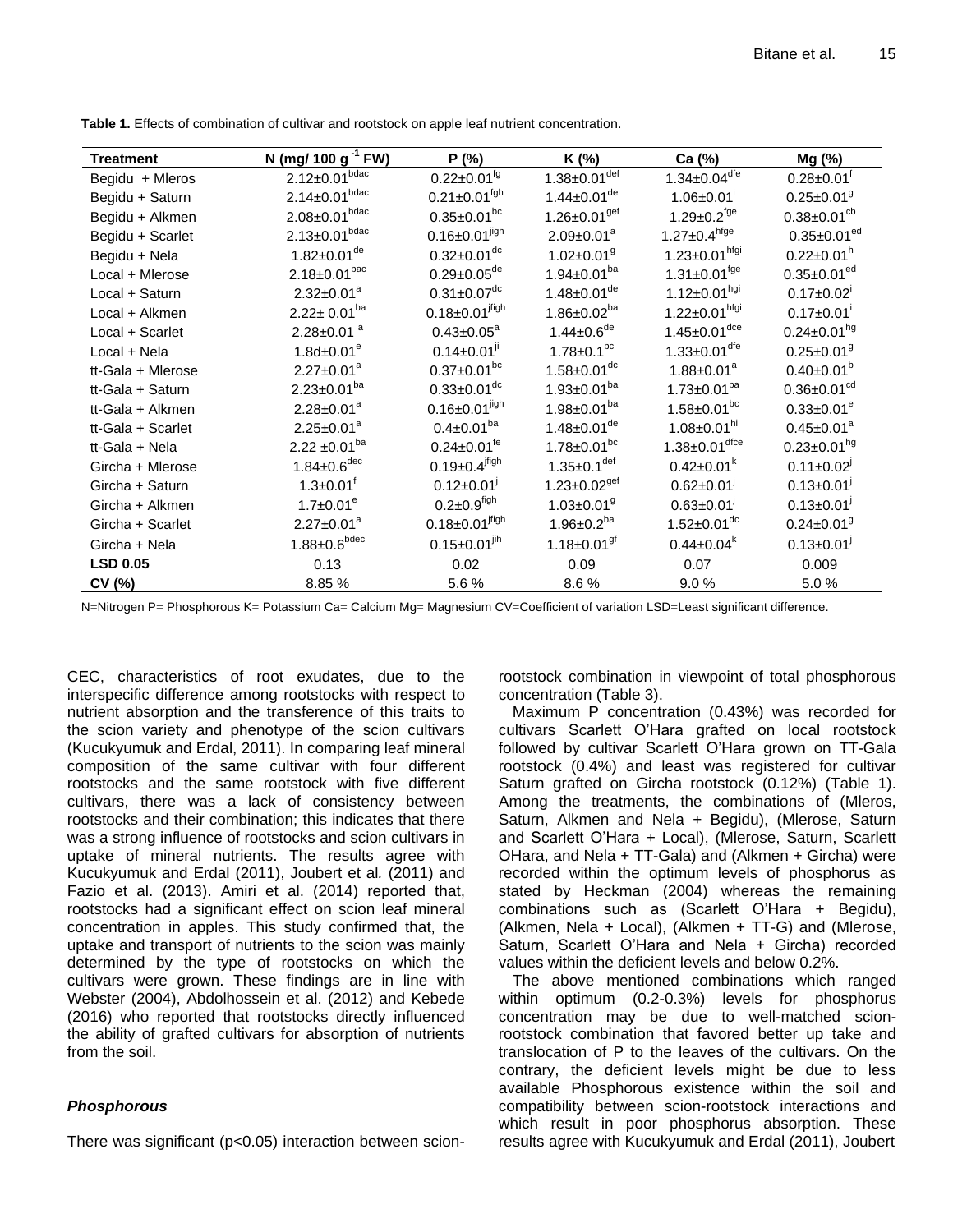| <b>Source</b>    | DF    | Mean square | <b>F</b> Value | $Pr$ > F |
|------------------|-------|-------------|----------------|----------|
| Rootstock        | 3     | 0.55494667  | 16.52          | < .0001  |
| Scions           | 4     | 0.15002083  | 4.47           | 0.0045   |
| Replication      | 2     | 0.01398500  | 0.40           | 0.6705   |
| Scions*rootstock | 12    | 0.12645083  | 3.76           | 0.0008   |
| Error            | 38    | 0.03358     |                |          |
| СV               | 8.85% |             |                |          |

**Table 2.** ANOVA for nitrogen influenced by scion-rootstock combination.

**Table 3.** ANOVA Phosphorous influenced by scion-rootstock combination.

| <b>Source</b>    | DF   | Mean square | <b>F</b> Value | $Pr$ > F |
|------------------|------|-------------|----------------|----------|
| Rootstock        | 3    | 0.04819722  | 42.84          | < .0001  |
| Scions           | 4    | 0.01359583  | 12.09          | < .0001  |
| Replication      | 2    | 0.00162167  | 1.48           | 0.2414   |
| Scions*Rootstock | 12   | 0.02684028  | 23.86          | < .0001  |
| Error            | 38   | 0.001125    |                |          |
| CV               | 5.6% |             |                |          |

**Table 4.** ANOVA Potassium influenced by scion-rootstock combination.

| <b>Source</b>    | DF   | Mean square | <b>F</b> Value | $Pr$ > F |
|------------------|------|-------------|----------------|----------|
| Rootstock        | 3    | 0.57657500  | 31.59          | < .0001  |
| Scions           | 4    | 0.15203917  | 8.33           | < .0001  |
| Replication      | 2    | 0.02973500  | 1.69           | 0.1990   |
| Scions*Rootstock | 12   | 0.33760694  | 18.50          | < .0001  |
| Error            | 38   | 0.01825     |                |          |
| СV               | 8.6% |             |                |          |

et al. (2011), Fazio et al. (2013) and Amiri et al. (2014), who reported that, rootstocks had a significant effect on scion leaf mineral concentration in apples.

## **Potassium**

Leaf potassium concentration was significantly  $(p<0.05)$ affected by different combinations of scion-rootstock interaction (Table 4).

The maximum K concentration (2.09%) was recorded for cultivars Scarlett O'Hara grafted on local rootstock followed by cultivar Alkmen grown on TT-Gala rootstock (1.98%) and least was registered for cultivar Alkmen grafted on Gircha rootstock (1.03%) (Table 1). Among the treatments, combinations of (Mleros, Saturn, Alkmen, Scarlett O'Hara + Begidu), (all cultivar with Local) (all cultivar with TT-Gala), and (Mlerose, Saturn and Scarlett O'Hara + Gircha) were within optimum range (1.25- 1.75%) of potassium stated by Heckman (2004), while combination of (Nela, Saturn and Alkmen + Gircha) were recorded under deficient range (below 1.25%); this indicates that the combinations within the optimum range were more efficient in uptake and transport of  $K^+$  nutrient whereas combinations in deficient levels implies poor compatibility and inefficient potassium uptake. The other alternative reason was probably due to the variation of CEC. These differences in K<sup>+</sup> accumulation in leaf tissues of scion cultivars may be due to variation in absorption capacity of rootstock or differences in the incorporation of K + ions into xylem and their translocation from root to shoot.

Previous researchers have reported contrasting results. Georgiou (2002) and Tsakelidou et al. (2002) reported that, rootstocks had no effect on  $K^+$  concentration. However, the present study confirmed significant effects of rootstocks in absorption of  $K^+$ , even causing deficiency for certain scion-rootstock combinations. These findings are in line with Abdolhossein et al. (2012) and Kebede (2016) who reported that rootstocks directly influence the ability of grafted cultivars for absorption of nutrients from the soil.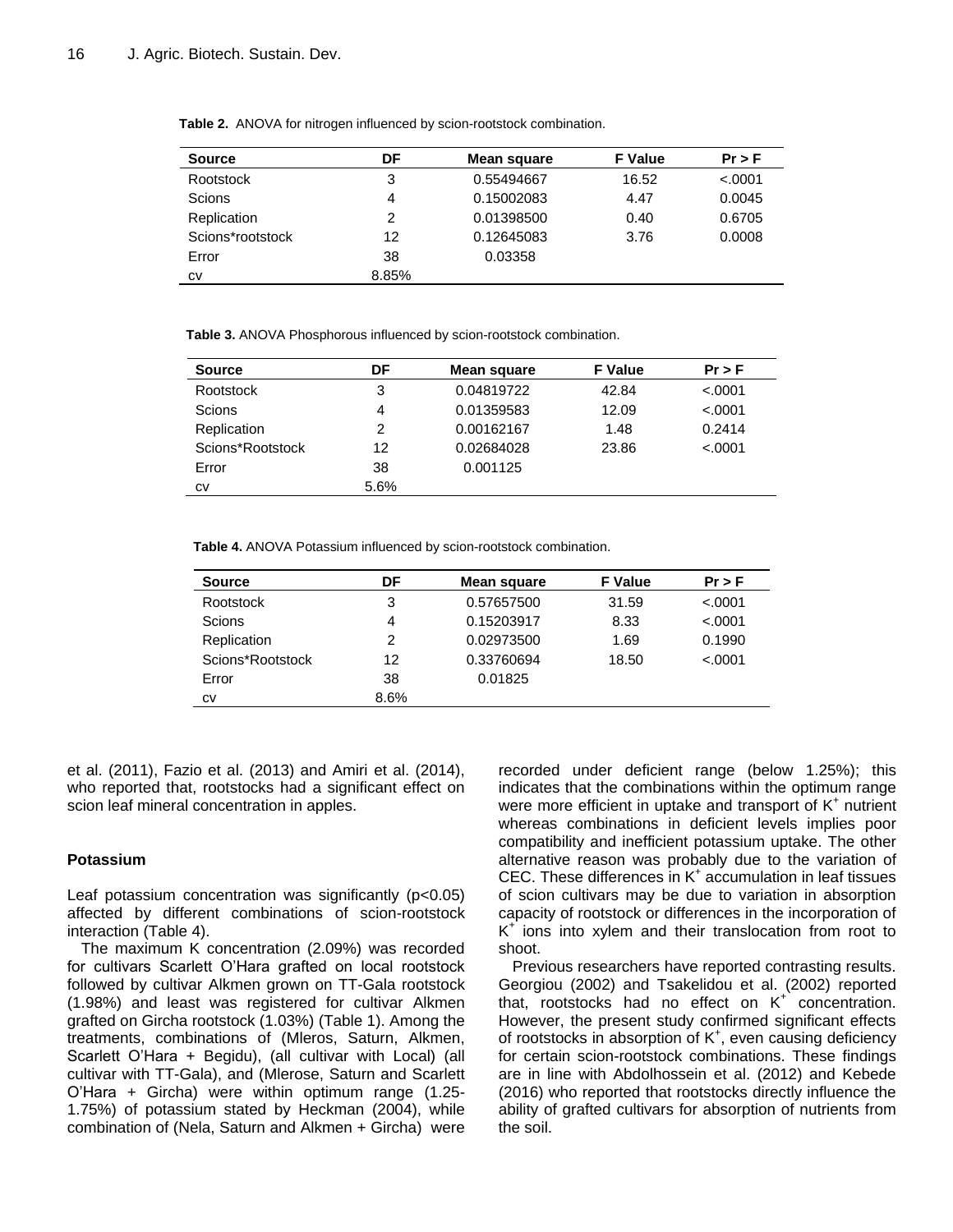**Table 5.** ANOVA Calcium influenced by scion-rootstock combination.

| <b>Source</b>    | DF      | Mean square | <b>F</b> Value | $Pr$ > F |
|------------------|---------|-------------|----------------|----------|
| Rootstock        | 3       | 1.71947111  | 147.28         | < 0.0001 |
| Scions           | 4       | 0.10427917  | 8.93           | < 0.0001 |
| Replication      | 2       | 0.00068167  | 0.06           | 0.9460   |
| Scions*Rootstock | 12      | 0.29546694  | 25.31          | < 0.0001 |
| Error            | 38      | 0.011675    |                |          |
| CV               | $9.0\%$ |             |                |          |

**Table 6.** ANOVA for Magnesium influenced by scion-rootstock combination.

| <b>Source</b>    | DF   | Mean square | <b>F</b> Value | $Pr$ > F |
|------------------|------|-------------|----------------|----------|
| Rootstock        | 3    | 0.11569778  | 673.97         | < 0.0001 |
| Scions           | 4    | 0.02476917  | 144.29         | < 0.0001 |
| Replication      | 2    | 0.00042000  | 2.65           | 0.0838   |
| Scions*Rootstock | 12   | 0.01129361  | 65.79          | < .0001  |
| Error            | 38   | 0.00017167  |                |          |
| CV               | 5.0% |             |                |          |

## *Calcium*

The analysis of variance showed that, scion-rootstock interaction was significantly (p<0.05) affected by leaf Calcium concentration (Table 5).

The maximum Ca concentration (1.88%) was recorded for cultivars Mlerose grafted on TT-Gala rootstock followed by cultivar Saturn grown on TT-Gala rootstock (1.73%) and least was registered for cultivar Mlerose grafted on Gircha rootstock (0.42%) (Table 1). Among the twenty treatments, the following combinations (Mlerose, Alkmen, Scarlett O'Hara and Nela + Begidu), (Mlerose, Alkmen, Scarlet and Nela + Local), (Mlerose, Saturn, Alkmen and Nela + TT-Gala) and (Scarlett O'Hara + Gircha) were recorded in the optimum range (1.2-1.6%) of calcium as stated by Heckman (2004) whereas the rest combinations of  $(Saturn + Begidu)$ ,  $(Saturn + Local)$ , (Scarlett O'Hara + TT-Gala), (Mlerose, Saturn, Alkmen and Nela + Gircha) were recorded within the deficient levels (below 1.2%).

This might be due to the interspecific difference among rootstocks with respect to nutrient absorption and the transference of these traits to the scion variety and phenotype of the scion cultivars (Kucukyumuk and Erdal, 2011). These results are in agreement with earlier findings on apple (Jitender et al., 2005; Wertheim, 1998) who reported that, apple rootstocks' performance differed due to scion-rootstock interaction. And also these results are in line with study of Kebede (2016) who reported that rootstock effects occur because each rootstock has a different root growth pattern which influences nutrient concentrations.

## *Magnesium*

The interaction effects of scion-rootstock had significantly (p<0.05) influenced leaf Mg concentration (Table 6).

The maximum Mg concentration (0.45%) was recorded for cultivars Scarlett OHara grafted on TT-Gala rootstock followed by cultivar Mlerose grown on TT-Gala rootstock (0.40%) and least was registered for cultivar Mlerose grafted on Gircha rootstock (0.11%) (Table 1). Out of the treatments, the combinations of (Mlerose, Saturn, Alkmen and Scarlet + Begidu), (Mlerose, Scarlett O'Hara & Nela + Local), (Mlerose, Saturn, Alkmen and Scarlett O'Hara + TT-Gala) were recorded in the optimum range (0.25- 0.40%) of Magnesium as stated by Heckman (2004) whereas the rest combinations of (Nela + Begidu), (Saturn and Alkmen + Local), (Nela + TT-Gala), and (all cultivar with Gircha) were registered under deficient range (below 0.25%). The combinations ranges below optimum levels might be due to excess K which prevents Mg uptake due antagonistic effect of variations in CEC, characteristics of root exudates, and therefore the correct quantities must be given to reduce Ca related disorders (Shear and Faust, 1980). These findings are in line with Webster (2004), Zarrouk et al. (2005), and Kebede (2016) who reported that, rootstocks directly influence the ability of grafted cultivars for absorption of nutrients from the soil.

## **Conclusion**

The results revealed that scion-rootstock combination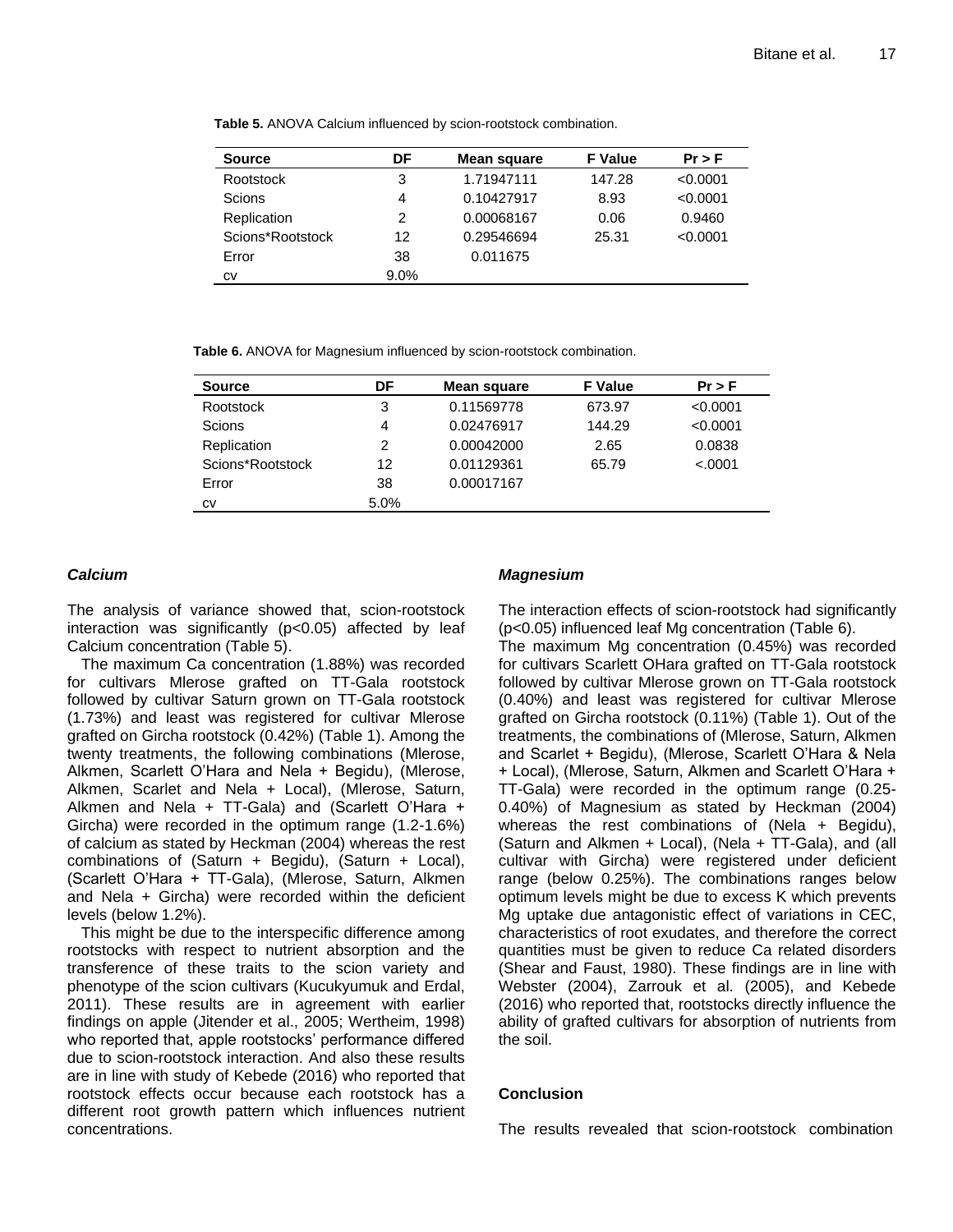significantly (P<0.05) influenced leaf nutrient (N, P, K, Ca and Mg) contents. In general, based on the results of the present study, it can be concluded that nutrient concentrations were influenced by different scionrootstock combination. The nutrient concentration of apple tree at study area can therefore be improved by selecting best compatible scion-rootstock combination. Under the study, soil condition, Mlerose, Saturn, Alkmen and Scarlett O'Hara cultivars grafted on Begidu, TT-Gala and Local rootstocks demonstrated better and adequate leaf nutrient concentration. Based on the present study, it can also be reflected that almost all cultivars grafted on TT-Gala rootstock were well-matched (compatible) for better accumulation of N, P, K, Ca and Mg for most of the apple cultivars studied.

Among the combinations, all scions grafted on Gircha rootstock showed least performances whereas cultivar Nela is inferior in leaf nutrient concentration from all the rootstocks to its leaves. The scion-rootstock combination is fundamental for optimal growth and leaf nutrient concentration. Each rootstock has its own root growth pattern, so that this difference influences leaf nutrient concentrations. Therefore, it should be necessary to accept scion-rootstock combination with an in-depth evaluation locally. In general, the study confirmed that leaf nutrient concentration of the apple scion was determined by the type of rootstocks as well as scion cultivars.

## **Recommendation**

Based on results it can be determined that rootstock influenced leaf nutrient concentrations of apple cultivars. However, it is difficult to make overall generalized recommendations for suitability of rootstock for particular apple cultivars because some cultivars and rootstocks combinations induced positive effect on nutrient concentrations but did not find it so significant for other important characters. However, based on the combinations of Mlerose, Saturn, Alkmen and Scarlett O'Hara cultivars grafted on Begidu, tt-Gala and Local rootstocks were identified as best compatible for leaf nutrient concentrations. However, the nutrient uptake and translocation of the rootstocks is much determined by the final yield and quality of apple fruit tree. Thus, the research ideas that emerged from this study and the recommendations for further action are as follows:

i) The growth and leaf nutrient concentrations of cultivars under study soil condition were determined by rootstock types used. Thus, rootstocks that are compatible with the cultivars should be identified before grafting.

ii) Miss-combination of scion-rootstock may leaf nutrient concentrations of apple cultivars. Therefore, before grafting, the right rootstock type should be selected by choosing correct combination.

## **ACKNOWLEDGEMENTS**

The authors would like to thank Arba Minch University college of Agricultural sciences department of Horticulture for financial support and Research Directorate Office of Gircha High land Fruit and Vegetable Research center (GHFVRC) for allowing the farm land and also their assistants for their invaluable contributions to this research.

# **CONFLICT OF INTERESTS**

The authors have not declared any conflict of interests.

## **REFERENCES**

- Abdolhossein AJ, Hamed H,Mehdi HF (2012). Effect of rootstock type and scion cultivar on citrus leaf total nitrogen.World Applied Sciences Journal 19 (1):140-143.
- Abrisqueta J, Mounzer O, Álvarez S, Conejero W, García-Orellana Y, Tapia LM, Vera J, Abrisqueta I, Ruiz-Sánchez M (2011).Root dynamics of peach trees submitted to partial rootzone drying and continuous deficit irrigation. Agricultural Water Management 95(8):959-967.
- Amiri ME, Fallahi E, Safi-Songhorabad M (2014). Influence of rootstock on mineral uptake and scion growth of'golden delicious' and 'royal gala' apples. Journal of Plant Nutrition 37(1): 16-29.
- Badiu D, Mitre I, Tripon A, Mitre L, Mitre V (2014). Studies on the influence of cultivar, rootstock and culture system on growth and yield in apple. Bulletin UASVM Horticulture 72(1):34-38.
- Bouyoucos GJ (1962). Hydrometer method improved for making particle size Analysis of soils. Agronomy Journal 54(5):464-465.
- Brown PH, Zhang Q, Ferguson L (1994). Influence of rootstock on nutrient acquisition by pistachio. Journal of Plant Nutrition 17(7): 1137-1148.
- Chapman HD (1965). Cation exchange capacity by ammonium saturation. In: Methods of Soil Analysis Chemical and Microbiological Properties. American Society of Agronomy Inc, Publisher, Madison, Wisconsin, USA.
- Derbew Belew, Jeong CS (2014). Fruit Production in Ethiopia. Kangwon National University Press. P 72.
- Fallahi E, Chun IJ, Neilsen GH, Michael WC (2001). Effects of three rootstocks on photosynthesis, leaf mineral nutrition, and vegetative growth of Bc-2 Fuji apple trees. Journal of Plant Nutrition 24(6):827- 834.
- Fazio G, Kviklys D, Grusak MA, Robinson TL (2013). Phenotypic diversity and QTL mapping of absorption and translocation of nutrients by apple rootstocks. Aspects of Applied Biology 119:37-50.
- Food and Agriculture Organization of the United Nations (FAO) (2008). FAO fertilizer and plant nutrition bulletin: Guide to laboratory establishment for plant nutrient analysis, FAO, Rome, Italy P 203.
- Georgiou A (2002). Evaluation of rootstocks for 'Clementine' mandarin in Cyprus. Scientia Horticulturae 93(1):29-38.
- Girmay G, Menza M, Mada M, Abebe T (2014). Empirical Study on Apple Production, Marketing and its Contribution to Household Income in Chencha District of Southern Ethiopia. Scholarly Journal of Agricultural Science 4(3):166-175.
- Hayesso T (2008). Hope in Apples. SNV Netherlands development cooperation case studies.
- Heckman J (2004). Leaf analysis for fruit trees. **In**: Malinowski K (Ed.). Rutgers cooperative research and extension, NJAES, Rutgers, The state University of New Jersey, New Brunswick, USA pp. 1-2.
- Hempson CR, Kemp H (2003). Characteristics of commercial apple cultivars. In: Apples, (Ferre, D.C. and Warrington, I.J. ed.). Cambridge, CABI pp. 62- 70.
- Holeta Agricultural Research Center (HARC) (2010). Temperate fruit